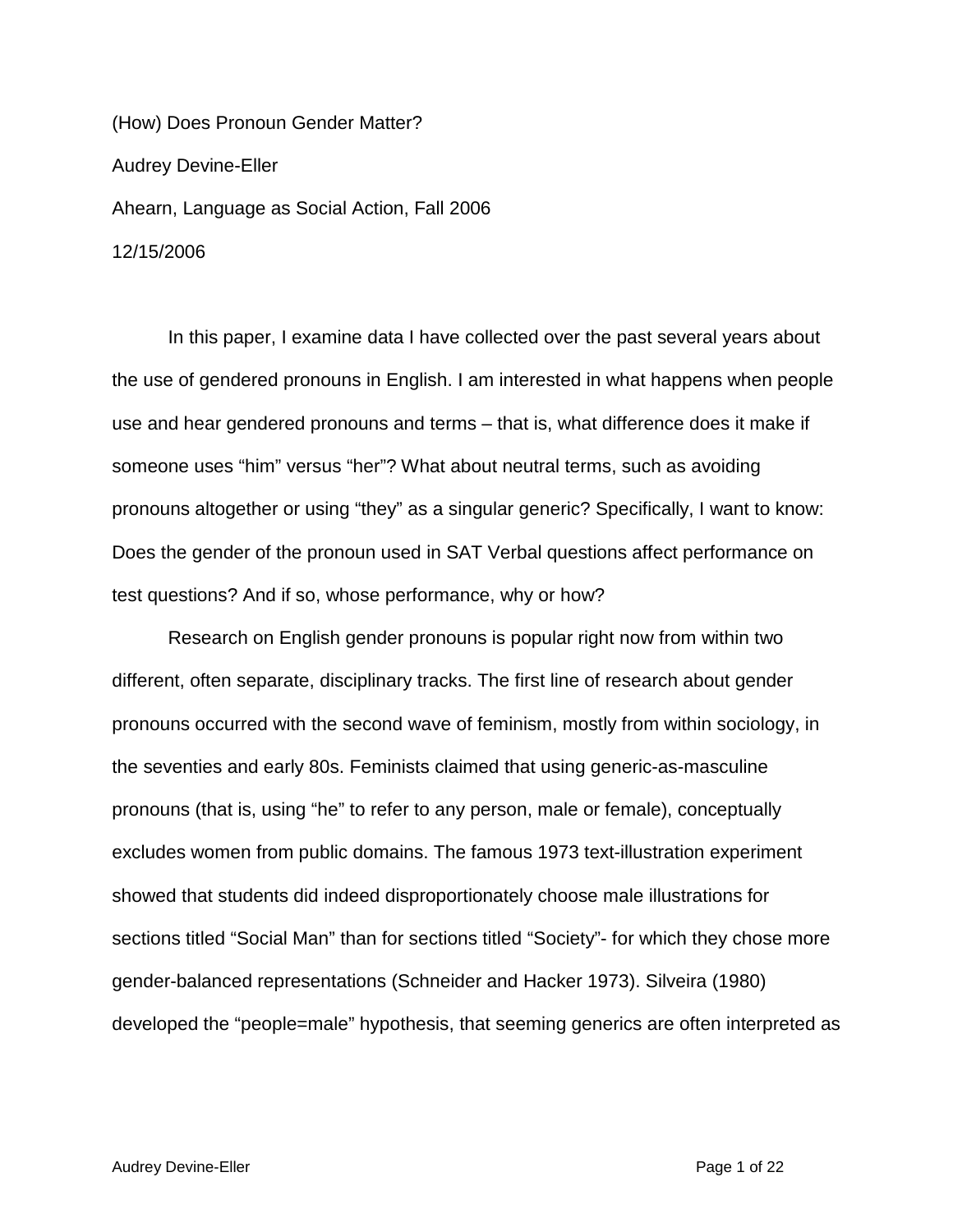masculine, and further concluded "that a reduction in the generic use of *man* and *he* would result in a long term reduction in sexist thinking" (165).

Sociologists also have conducted research that indicates that gendered pronouns really do 'make a difference' in concrete terms. Walsh, Hickey, and Duffy (1999) found that, on standardized math test questions, all students answered more accurately on male-labeled questions than on female-labeled or neutral questions. Guyatt et al. (1997) found that language use can indicate underlying attitudes about gender among medical interns. Parks and Roberton (2004) found that attitudes toward sexist language are mediated by attitudes toward women. That is, we might be able to find out about underlying differences in attitudes by studying the language people use, and vice versa.

My current research falls into this line of inquiry, using questions from the Verbal portion of the SAT. The SAT is a particularly appropriate place to ask these questions, as it has been the focus of much recent controversy and sociological research. The practical importance is clear. In 2005, on the old 200-800 point scale, college-bound boys scored 34 points higher than girls in math, and – despite the stereotype that girls are better at verbal tasks than boys – boys scored 8 points higher in verbal (standard deviations are approximately 115) (College Board 2005). These score-gaps make a difference in terms of the colleges students get admitted to, the financial aid and scholarships that are available, et cetera.

Due<sup>[1](#page-1-0)</sup>, I think, to this stereotype about girls doing better on verbal tests, and to fears about girls' underperformance and underrepresentation in math and science, studies have focused on the gender of characters in math and science textbooks and on

<span id="page-1-0"></span> $1$  A brief Google search indicates that this language ideology isn't widely held  $\odot$ .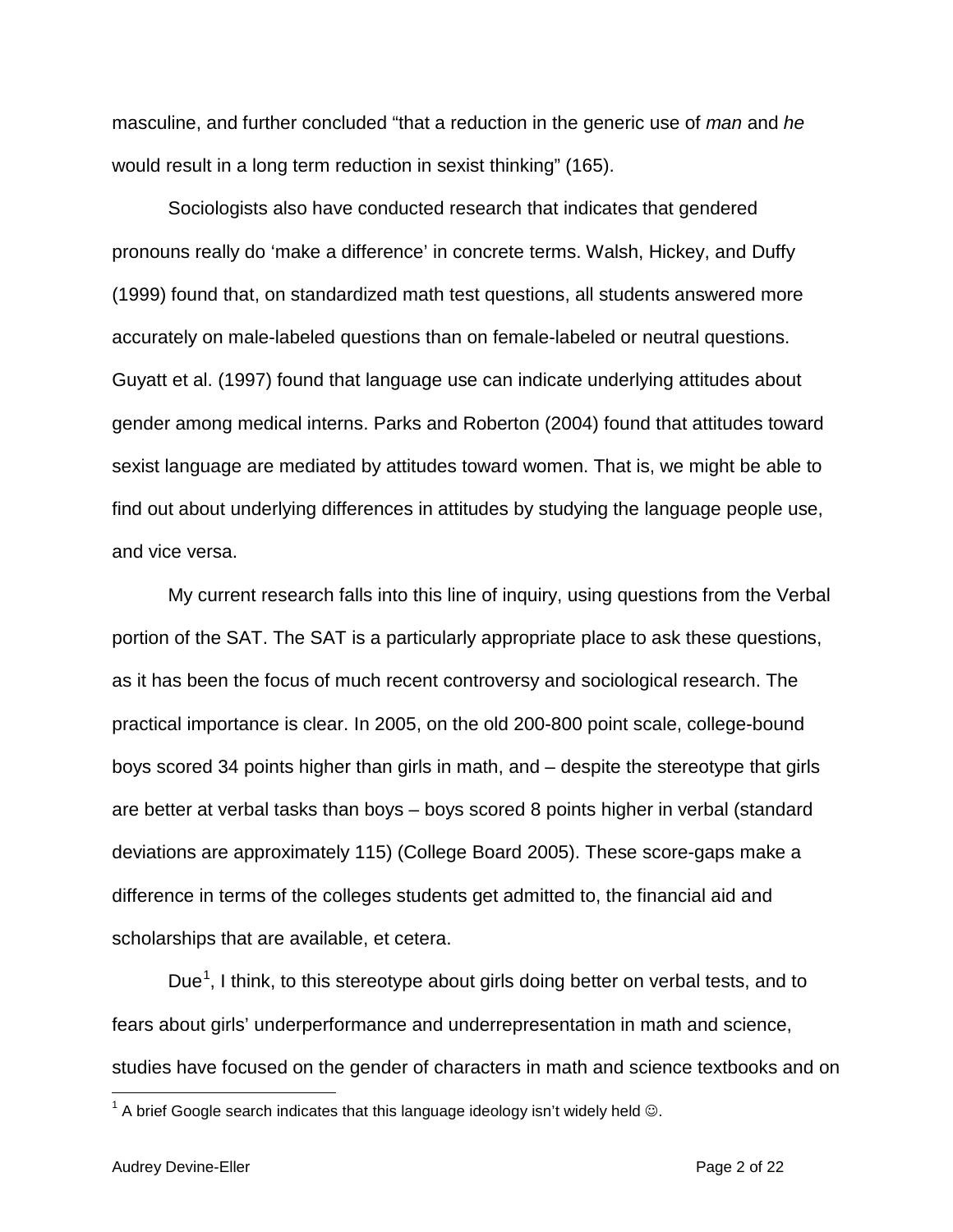the SAT. They have generally found that students perform better on math and science questions when they identify with the characters in the problem or with the subject matter; the argument is that this is facilitated for girls when problems use female characters.

Nonetheless, there have not been many studies to date that specifically investigate these questions with verbal questions from the SAT, which I do here. If girls do more poorly on math and science questions with masculine pronouns, what happens on verbal questions? And what happens to boys who read questions with feminine pronouns? Finally, I add an emphasis on neutral pronouns and referents. Only a few studies have attempted to theorize *how* people interpret supposedly-neutral referents (such as "the student"). Suzanne Romaine claims that "we do not seem to have strong mental images of androgyny to match gender-neutral terms" (Romaine 1999). This implies that we might interpret seemingly-androgynous terms in accordance with the existing, gendered schema we have.

However, I also wish to situate my study with the Whorfian tradition, which investigates the way our language – especially our grammatical categories – impacts thought and social structure. Even though some of this research cited above – Silveira's, in particular – was and is explicitly interested in the connections between language use and thought, there has been little theoretical crossover with linguists and linguistic anthropologists who study such links.

The so-called Sapir-Whorf Hypothesis posits some kind of connection between our language, our thought, and our reality. Sapir writes in a famous passage: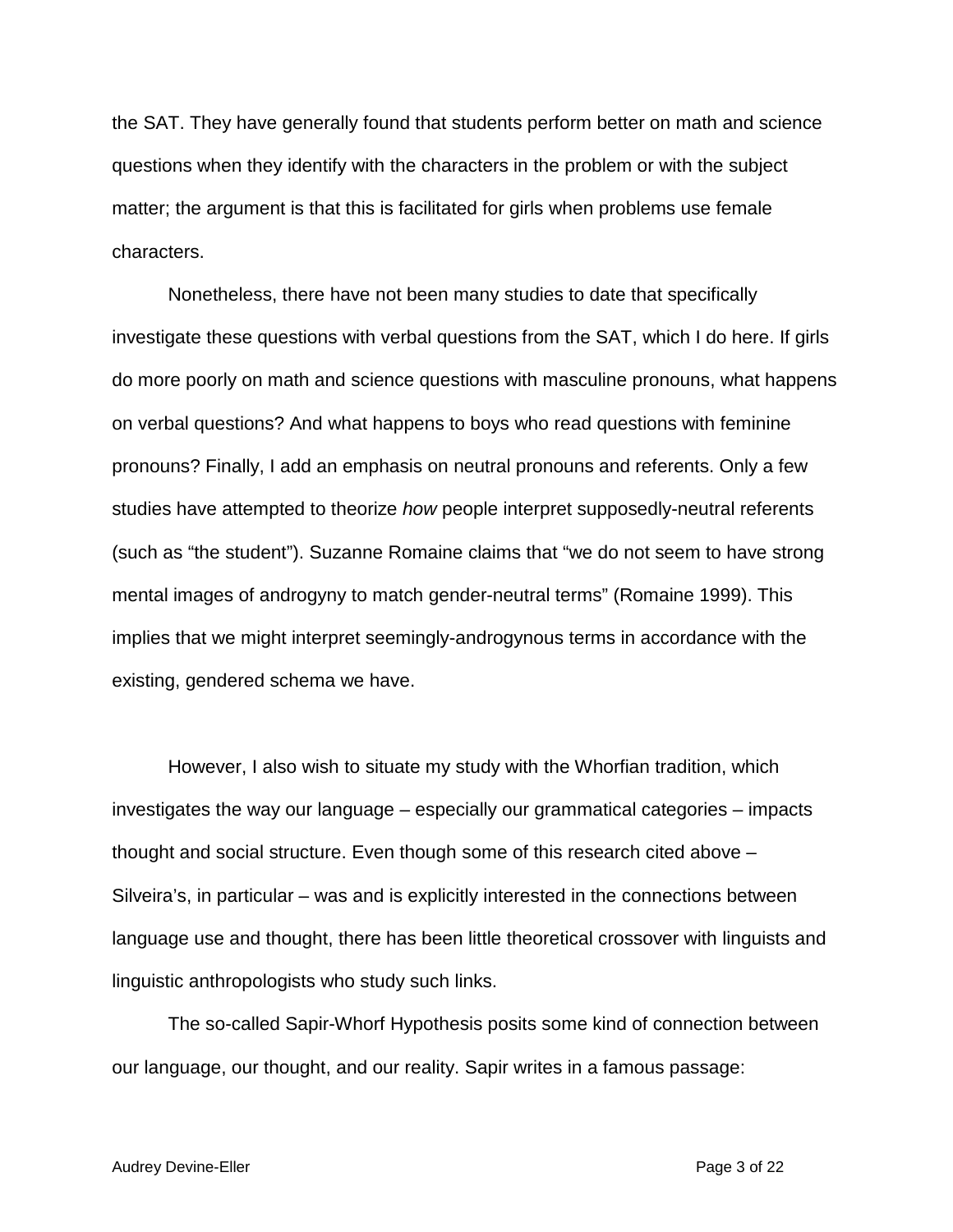"It is quite an illusion to imagine that one adjusts to reality without the use of language and that language is merely an incidental means of solving specific problems of communication or reflection. The fact of the matter is that the 'real world' is to a large extent unconsciously built up on the language habits of the group. No two languages are ever sufficiently similar to be considered as representing the same reality. The worlds in which different societies live are distinct worlds, not merely the same world with different labels attached" (*The Status of Linguistics as a Science*, 162).

This rather radically focuses our attention away from the representational functions of language, and reminds us that reality is always constructed in and through social interaction, including through language.

I follow Hill and Mannheim (1992) in treating the so-called Sapir-Whorf Hypothesis not as a hypothesis but as an axiom, "part of the initial epistemology and methodology of the linguistic anthropologist" (383). Neither Whorf nor Sapir proposed any kind of falsifiable hypothesis, but instead took as a founding principle that there is a (fuzzy) relationship among language, thought, and meaning. This is the claim: "that grammatical categories, to the extent that they are obligatory or habitual, and relatively inaccessible to the average speaker's consciousness, will form a privileged location for transmitting and reproducing cultural and social categories" (Hill and Mannheim 387). English gender pronouns, to me and to Hill and Mannheim and many others, are one clear place to search for such "Whorfian" effects. As cited above in the sociological research, we can see how "the structure of a system of grammatical categories affects the social ontology posited by the speakers" (389).

John Lucy, a linguist and psychologist, takes seriously the call for experimental evidence about Whorfian effects. He is critical of much contemporary psychological research, which he says largely misses the point. In a (1996) review of the empirical evidence for linguistic relativity, Lucy calls for more research that works crosslinguistically (so as not to privilege one language's categories), deals with a central

#### Audrey Devine-Eller **Page 4 of 22**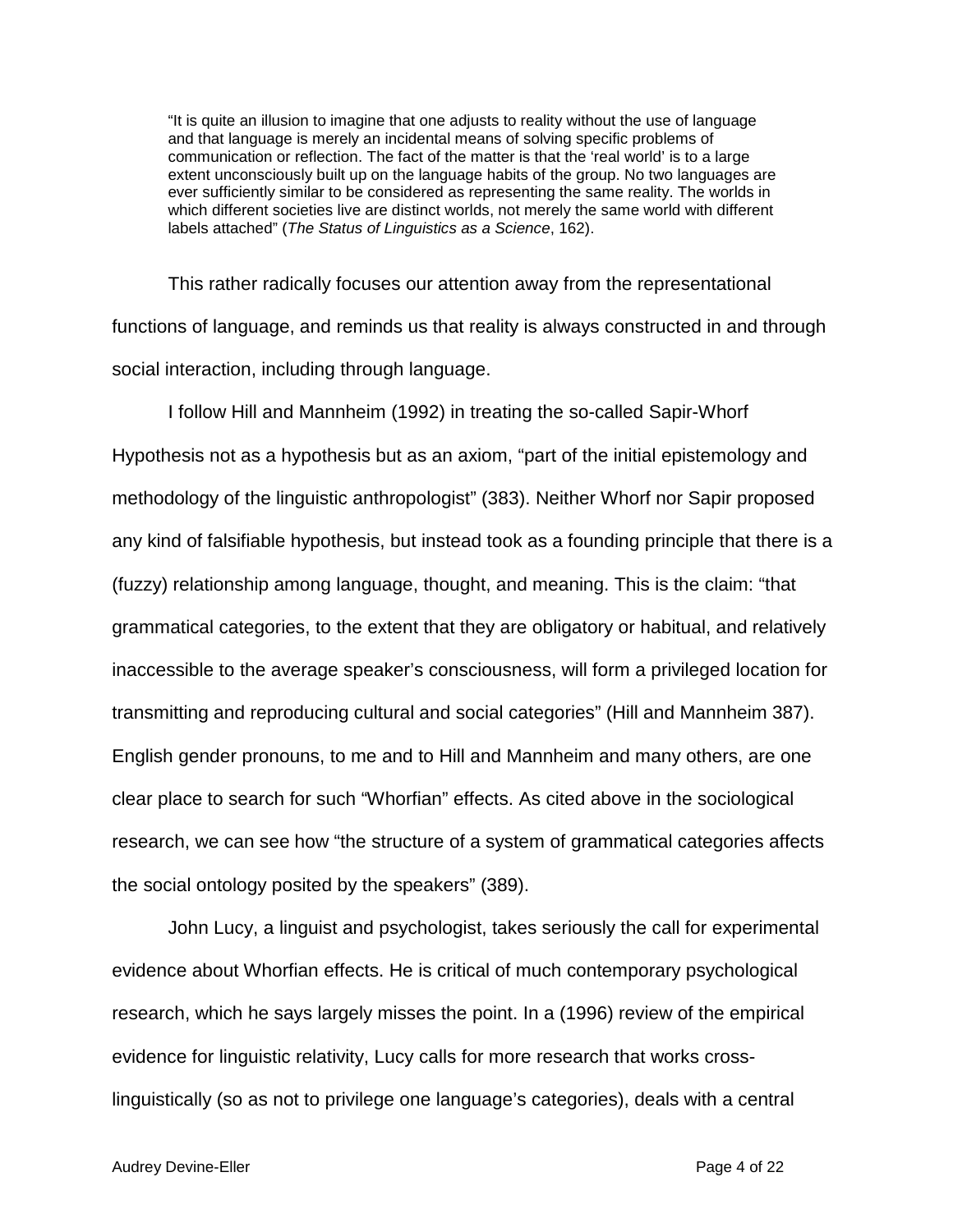grammatical aspect of language (not just a small set of lexical items, such as color terms), provides direct evidence regarding individual cognition, and shows that patterns take place in everyday behavior. While my current research does not meet all of these criteria (it does not work cross-linguistically, and does not study everyday behavior), I hope to show that it is still a worthwhile contribution to this literature. In particular, Lucy calls for researchers to "examine to what extent culturally specific patterns of use – both beliefs and practices – mediate the impact of language structure on thought or have their own direct effects independent of structural type" (37). I argue that my research fits here: in addition to studying performance outcomes on standardized test questions, I conducted focus groups to ask people how they thought and felt about gender pronouns on those standardized tests (see below for details).

Thus, I see the primary contribution of my work to the literature on language ideologies, especially as language ideologies might mediate the effects of linguistic relativity. The study of language ideologies began in earnest with a 1994 conference (Kroskrity 2000) that attempted to reclaim as data not just what people *do* with language, but what they say about what they do with language. Definitions of language ideologies are contested, but I am partial to Irvine's (cited in Kroskrity 2000): "the cultural system of ideas about social and linguistic relationships, together with their loading of moral and political interests." Thus, language ideologies are a mediating layer between social structures and forms of talk. Kroskrity reminds us that language ideologies should be conceived of as multiple, and as imbued with power relations that index or construct social hegemonies.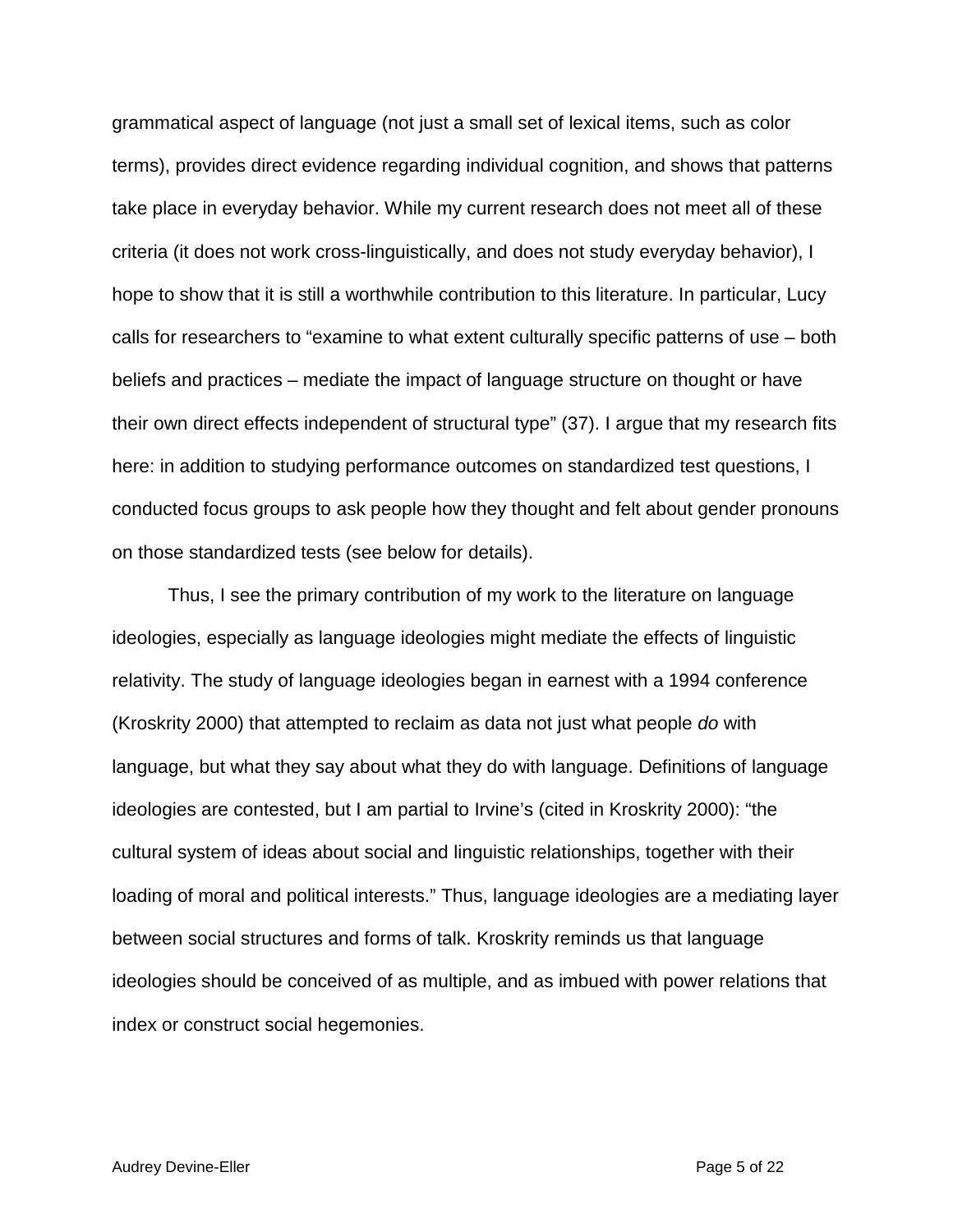The survey research

I prepared a survey that included 10 sentence completion questions from the SAT. I administered these surveys in Introduction to Sociology (101) classes at Rutgers University in the 2004-2005 academic year, and obtained a total of 1196 completed surveys. (This is approximately a 60% response rate of enrolled students in classes I visited, or 53% of all enrolled students; see appendix for descriptive statistics on selfreported demographic measurements.) Most students were about 20 years old, and nearly half were non-white.

The important outcome variable is the student's score, out of 10, on the sentence completions. I randomly distributed different versions of these sentence completions to students. The questions varied by the pronoun used – for example, one version included all feminine pronouns and referents, one all masculine, and one all neutral.

| Sample Question <sup>2</sup> :<br>Feminine: | Unable to decide between a career in biology and one in philosophy,<br><b>Gwen ------- her</b> two interests and became a medical ethicist. |
|---------------------------------------------|---------------------------------------------------------------------------------------------------------------------------------------------|
| Masculine:                                  | Unable to decide between a career in biology and one in philosophy,<br>Gary ------- his two interests and became a medical ethicist.        |
| Neutral:                                    | Unable to decide between a career in biology and one in philosophy, the<br>student ------- the two interests and became a medical ethicist. |
| Answers:                                    | $(A)$ reclaimed (B) merged $(C)$ defined $(D)$ abandoned $(E)$ conveyed                                                                     |

In addition, I conducted 3 focus groups with students who had previously taken this survey in a class. In the focus group, students discussed whether they thought the different pronouns would make a difference, why or why not, and in what directions.

<span id="page-5-0"></span> $2$  SAT Test questions selected from 10 Real SATs, College Board, 2003. Reprinted by permission of the College Board, the copyright owner.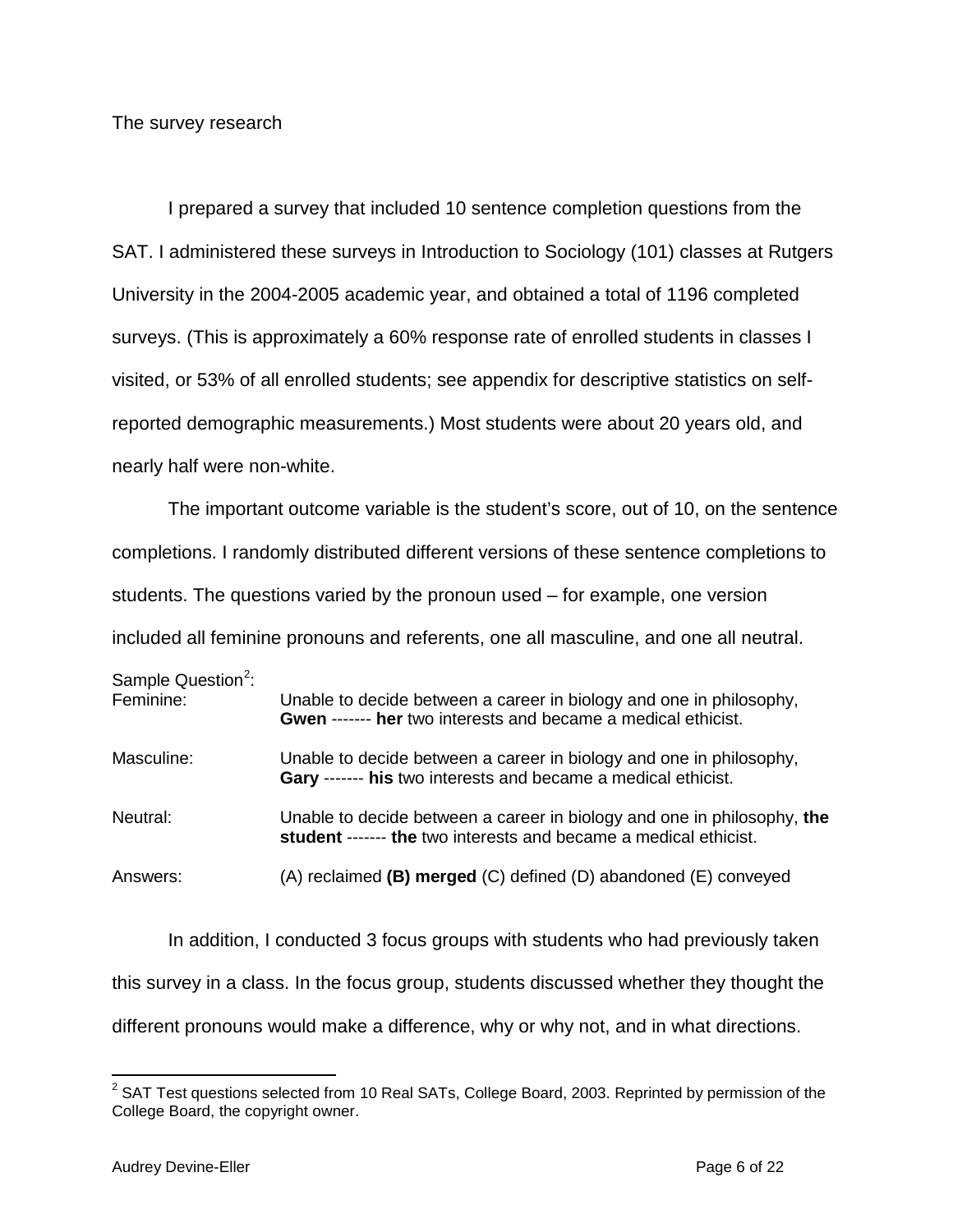Below, I will briefly recount my statistical findings from the survey, but will focus the rest of the paper on the focus group data.

Using two-group *t*-tests, I compared six groups (3 pronouns by 2 genders of testtaker). I found two things of note:

- 1. that men performed significantly better on the masculine test than women did  $(p=.019)$
- 2. that men performed significantly better on the masculine test than they did on the feminine test (p=.032)

I next performed linear regressions, using the demographic characteristics of students – sex, age, year in school, race, SAT scores, SAT prep, first language, and parents' education (See Figure 1 for adjusted mean scores; see appendix for full models). First, as one might expect, SAT scores are highly predictive of the score on my verbal test. For every additional point on the SAT, students scored .396 standard deviations higher on my test. Race is significant too: non-whites scored significantly worse than whites, as did students whose first language is NOT English. These results won't surprise anyone familiar with scoring trends on the SAT. In addition, the interaction term of masculine pronoun\*female test-taker is significant. This indicates that there is a significant negative effect for women taking the masculine-pronoun test – an effect equal in size to the negative effect of having English as a second language, and larger than the race effect!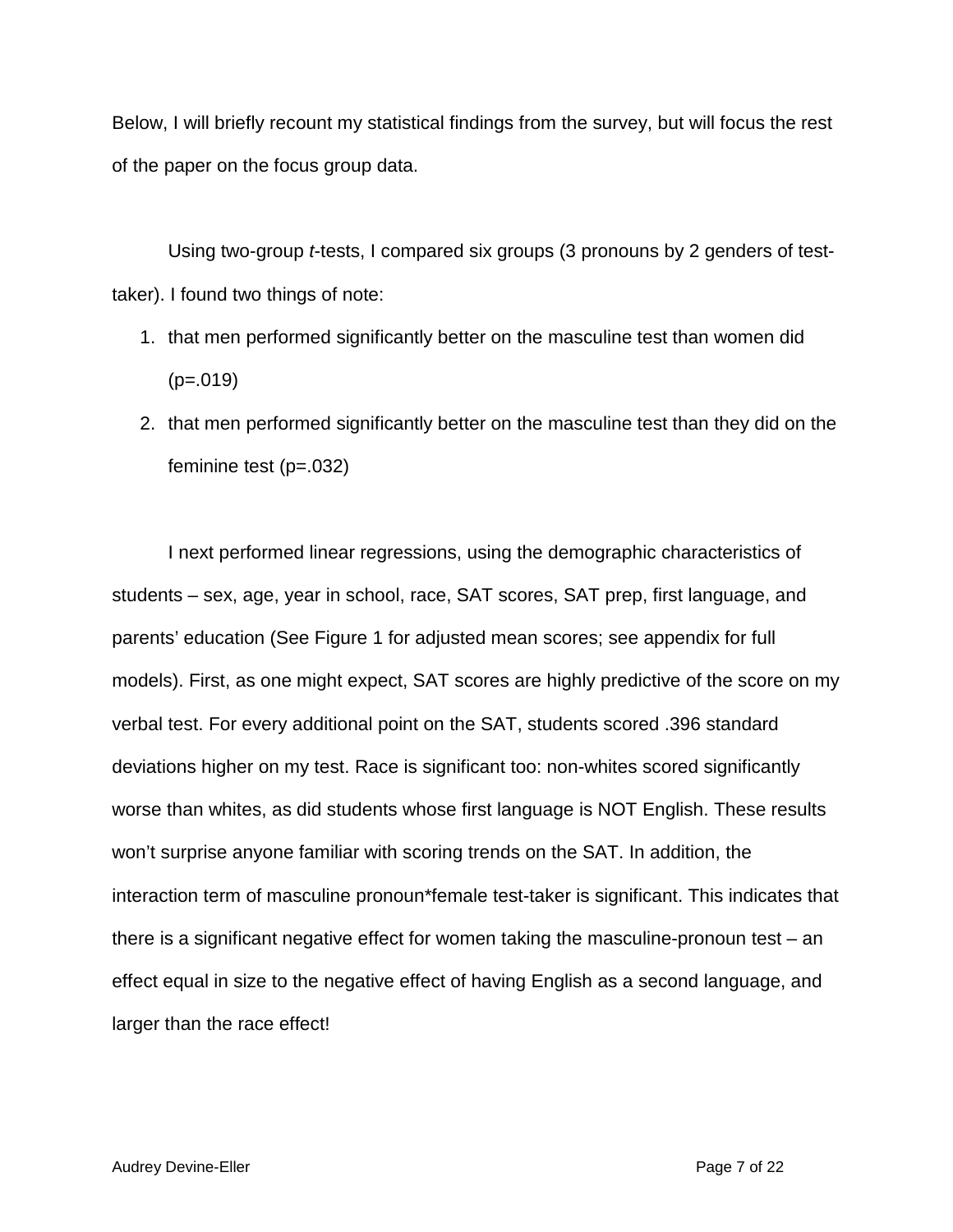The most advantageous combination is men taking the masculine pronoun test. The most disadvantageous condition is men taking the feminine pronoun test: this actually lowers their scores. The scores for the women all fall in the middle, with the neutral and feminine conditions resulting in higher scores than the masculine. Notice, especially, that women did better on the feminine and worse on the masculine test – exactly the opposite of how men did.

Figure 1.



## **Adjusted Mean Scores, by gender and pronoun type**

This means that there are differential effects by gender. This general result is unexpected for several reasons. Previous research focused on the finding that women perform better on feminine-pronoun/character test questions. My study supports this, but the striking thing here is not how well women performed on feminine test questions,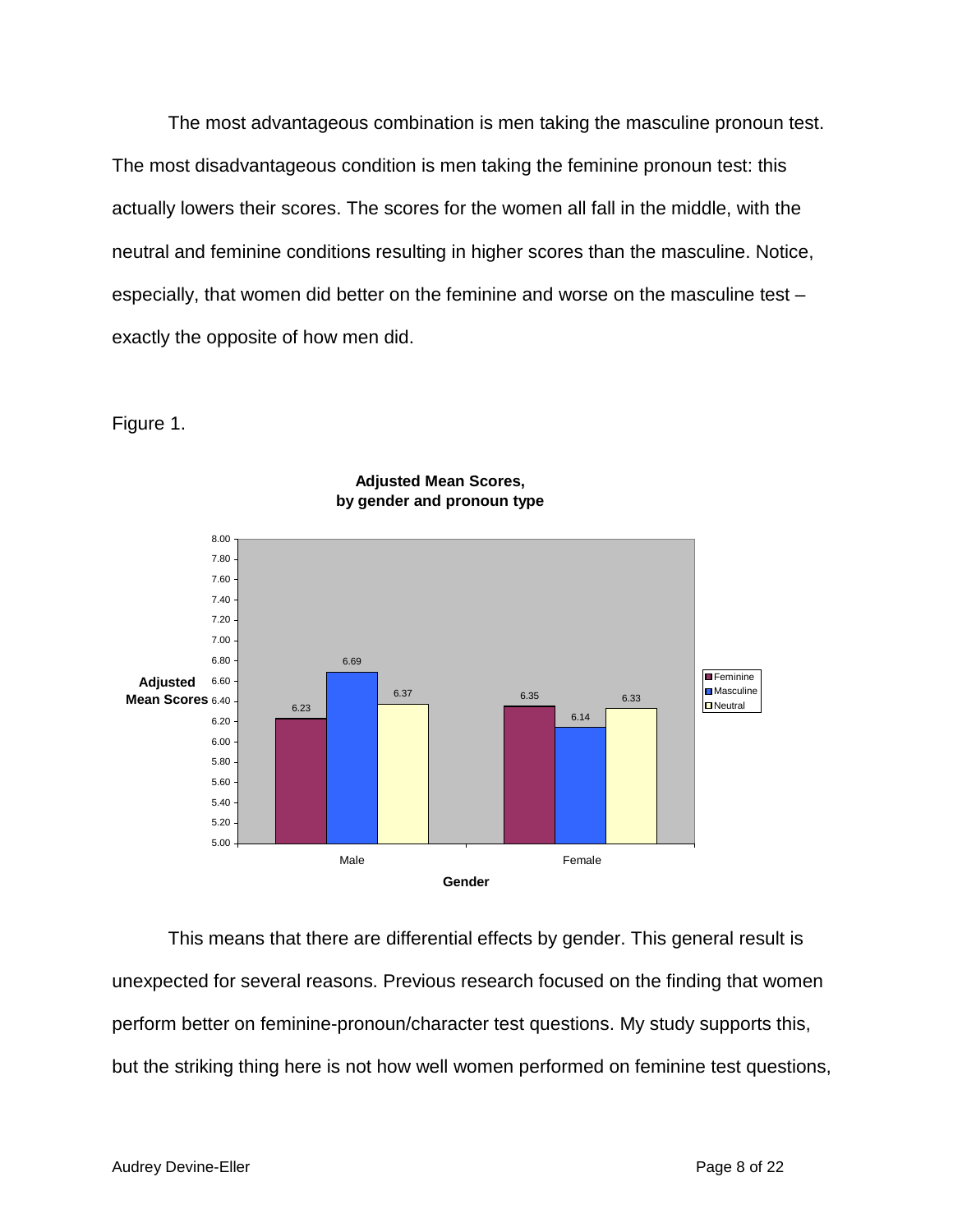but how poorly they do on masculine test questions and how well men do on those masculine test questions. All other scores are in the middle range between these extremes.

Turning to the linguistic relativity literature, this finding is truly strange. This data seems to complicate a traditional Sapir-Whorfian hypothesis about the influence of grammatical categories on thought. If this is a relativity effect, how are we to explain differential effects for native speakers of the "same" language? Sapir wrote that "The worlds in which different societies live are distinct worlds, not merely the same world with different labels attached". This implies that, within one language, speakers will share one homogeneous worldview. This is problematic for understanding how men and women could process gender pronouns differently.

One possible explanation is that men and women do, in fact, speak different languages or come from different societies. This idea was originated by Maltz and Borker (1982), who sought to explain cross-gender miscommunication in terms of crosscultural miscommunication. Though the idea still sells popular books (such as those of Deborah Tannen), it has been more or less thoroughly discredited by linguistic anthropologists. It seems regressive, then, to sidestep the relativity problem this way.

Instead, I propose that there is some other mechanism that mediates between the grammatical categories and people's performance on the test. Perhaps, as the earlier sociological studies conclude, it is a simple matter of the test-taker identifying with the question. This reasoning relies on the link that when people identify with a question, they will be more interested, and being more interested causes them to work harder and results in higher accuracy. This seems plausible for men's scores, as they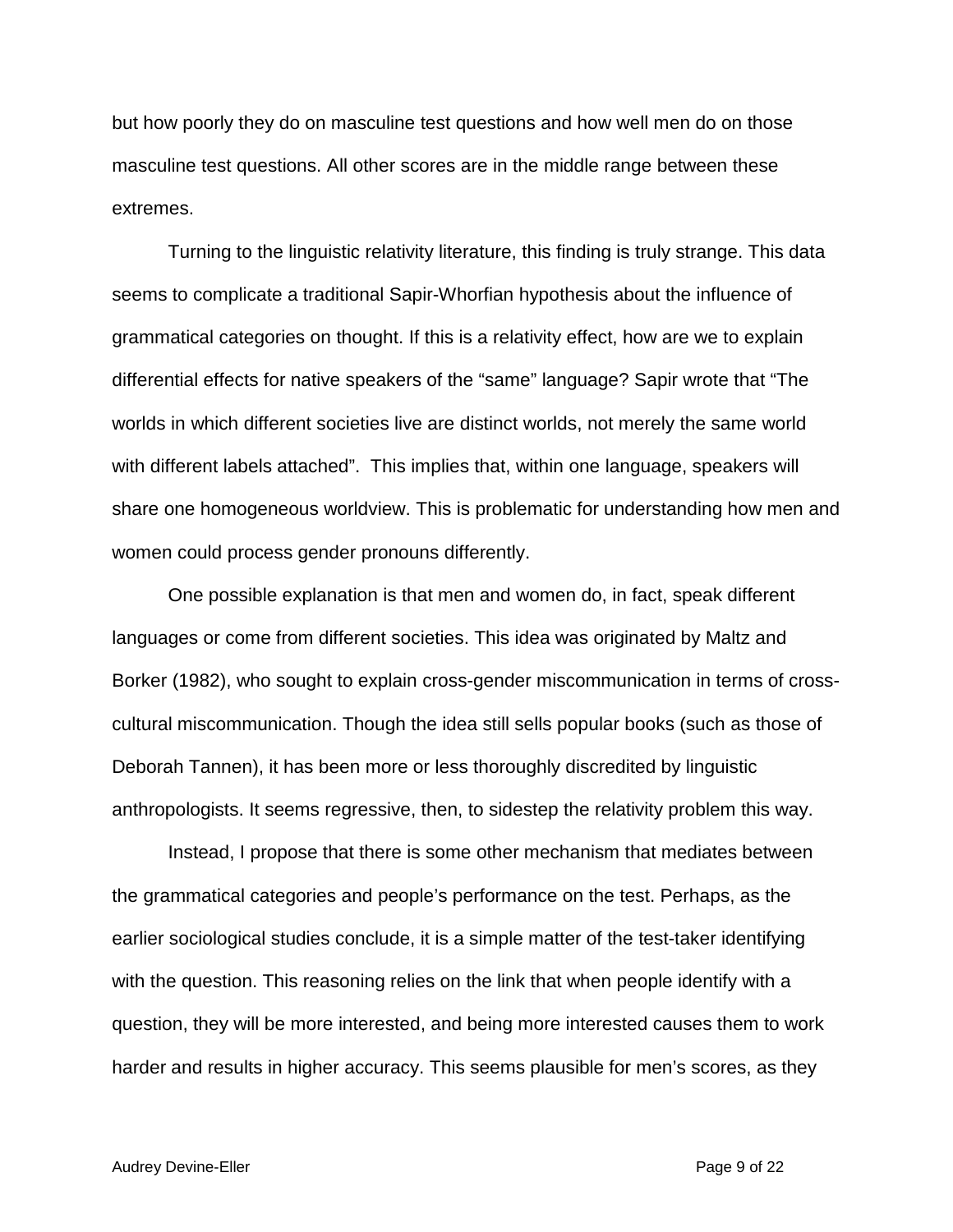did the best on masculine, middling on neutral, and the worst on feminine pronouns. In addition, it might explain women's performance very well: women did equally well on feminine and neutral pronouns, and worse on the masculine questions. However, this requires theorizing that women read neutral pronouns/referents as more inclusive than men do.

Perhaps this phenomenon can best be explained by reference to the schemas individuals use to process information on a test. A schema is

"a knowledge representation that provides an organized set of expectations about a given situation, including the relations of the parts to the whole and to each other. Events, scenes, and stories are types of schematically organized knowledge. Schematic structures are held to be automatically activated in familiar situations and guide comprehension, action, and later recall" (Slackman and Nelson 1984:329, cited in Duranti 1994:60).

Perhaps men are more apt at processing masculine pronouns – both because they more readily identify with them, *and* because masculine pronouns exist on that 'slippery slope' between specific and generic, *and* because the masculine generic is more typically associated with formal situations and schooling. Perhaps men are less able to process feminine pronouns because they do not fit a familiar schema.<sup>[3](#page-9-0)</sup>

In addition, there may be some effect of positionality on the outcome of the test.

Specifically, perhaps men and women are differentially aware of the political or practical

impact of different pronouns/referents. Recall the Guyatt et al. (1997) study that found

that language use can indicate underlying attitudes about gender, and the finding of

Parks and Roberton (2004) that attitudes toward sexist language are mediated by

<span id="page-9-0"></span><sup>&</sup>lt;sup>3</sup> Ortner (1989) discusses cultural schemas, which she sees as "preorganized schemes of action" that incorporate multiple ideologies and symbols and are, in Bourdieu's terms, structuring structures. This is a useful way of understanding the group of language ideologies I find among focus group participants, but not a useful (because not "micro") explanation of why people perform differently on standardized tests. The more psychological theories of schema are more relevant at this level.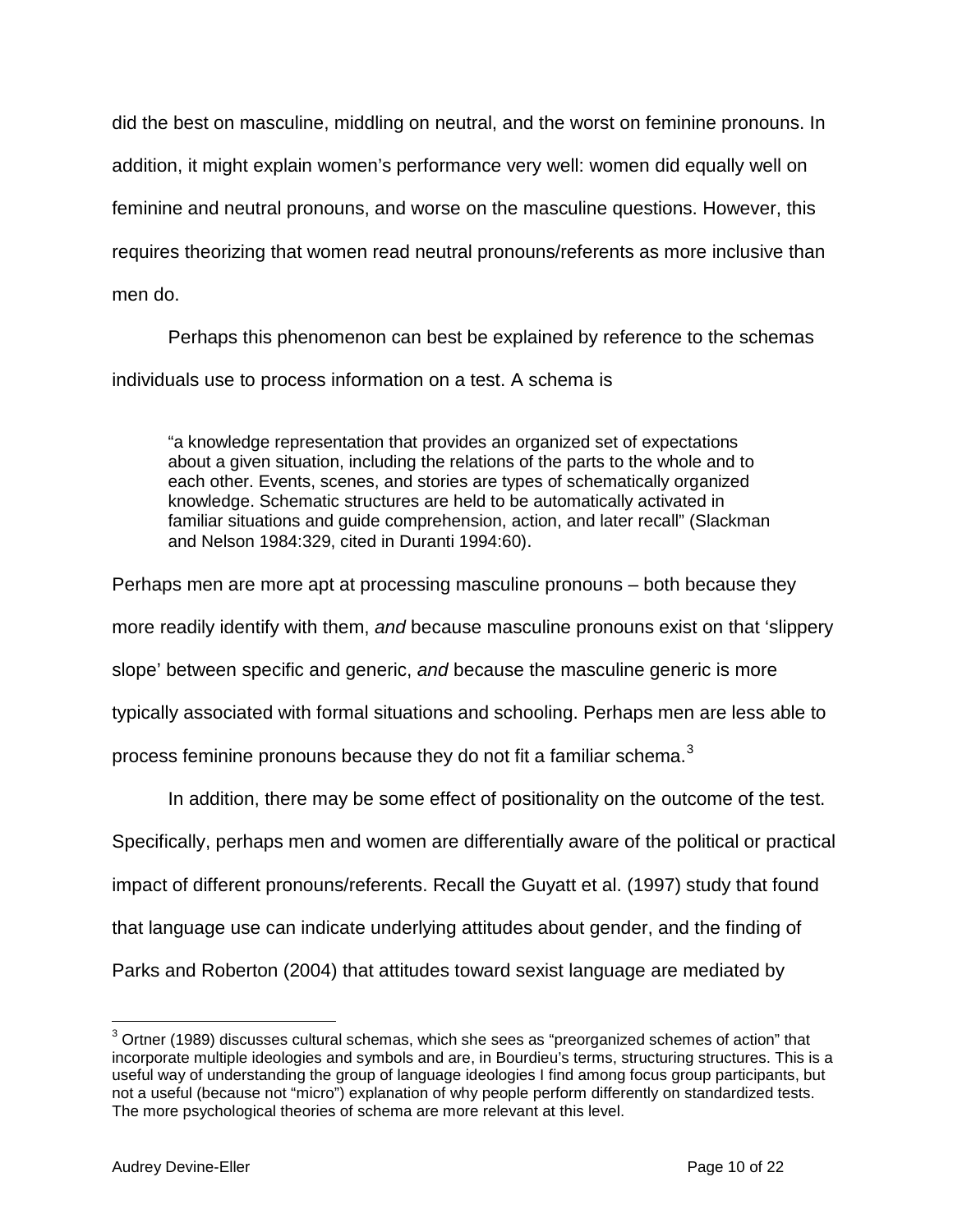attitudes toward women. It is possible that if women are more aware (with Du Boisian double-consciousness?) of gender relations or gendered language, their performance will be affected.<sup>[4](#page-10-0)</sup>

Or, perhaps, as I would like to suggest in this paper, all of the above explanations might be consistent with language ideologies as mediating between gender pronouns and peoples' performances on the test. As Lucy suggested, there may be beliefs and practices that "mediate the impact of language structure on thought or have their own direct effects independent of structural type" (37). It seems plausible to me that language ideologies do precisely this. In fact, I see no reason language ideologies can't explain all of the possibilities I have outlined above. If men identify more with masculine pronouns, and women with feminine, this is perhaps due to a language ideology that connects grammatical gender with human gender. If we process some things faster because they fit into our existing schemas for interpretation, how is this different from saying we have particular expectations stemming from our language ideologies; or at least that our language ideologies and schemas are mutually constitutive? If there is an effect of positionality, then too this might be caused by differing language ideologies. For example, a person who has explicit education about gender pronouns will have different language ideologies and meanings associated with those gender pronouns. I will suggest below that beliefs – in the form of language ideologies – are mediating influences on standardized test performance.

It should be clear that I am not sure these explanations are complete or mutually exclusive, nor that they need to be. They do not necessarily rule each other out. For

<span id="page-10-0"></span> $4$  In fact, my focus group participants do argue that certain people are more likely to notice the gender pronouns. They do not tie this to test-taker gender, however, but to the possession of an activist or "women studies" consciousness.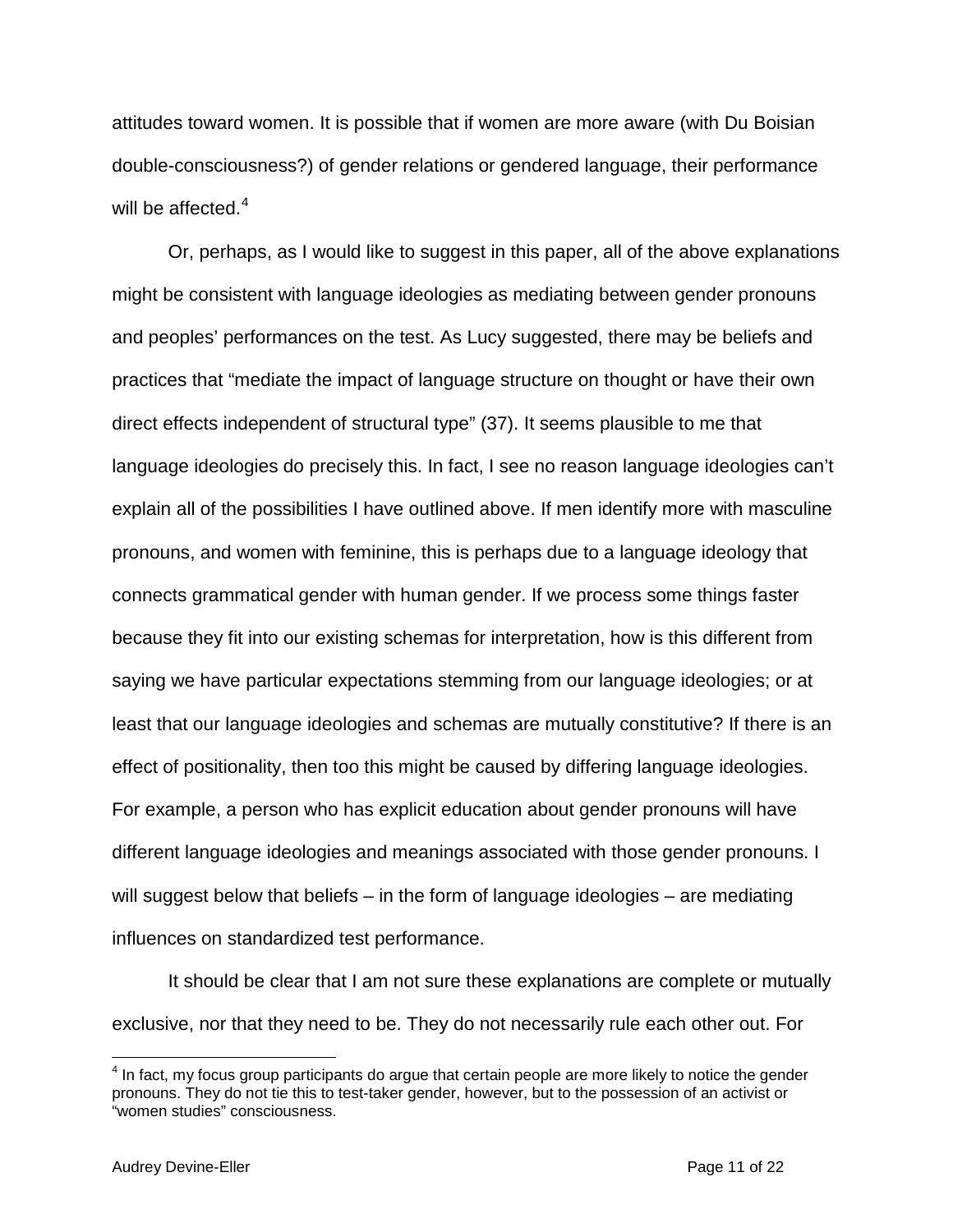example, it is possible that the schema explanation is the most appropriate from a psychological perspective, but that schemas themselves arise due to language beliefs and practices that rigidify, making some language formats easier and quicker to appropriate. I hope to narrow or refine these possibilities by listening to what people actually say they think is going on. Of course, as Frank Boas would remind us, asking people only gives us access to second order explanations. What people think is going on might have very little to do with what is actually going on. But as the language ideology theorists, like Kroskrity, remind us, *what people think is going on* is itself important ethnographic data. I hope that by *asking* people what they think, I can develop a better theory of what language ideologies are relevant here, and whether or not those ideologies are having an impact on language use and accuracy on verbal skills tests.

### The Focus Groups

I conducted three focus groups with between two and five participants in April, 2005. Participants were volunteers who had agreed to be contacted after participating in the survey in their Introduction to Sociology classes. They were induced by offers of pizza and soda. Focus groups lasted between 45 and 75 minutes. Participants had printed copies of the survey in front of them during the focus groups, and they refer to it often. (See Appendix for the SAT questions portion of the survey.) There were, of course, differences among the three focus groups, but their similarities were striking, in terms of the progression of the discussion and the theories the participants developed about gendered pronouns on the survey and in language more generally. I will focus on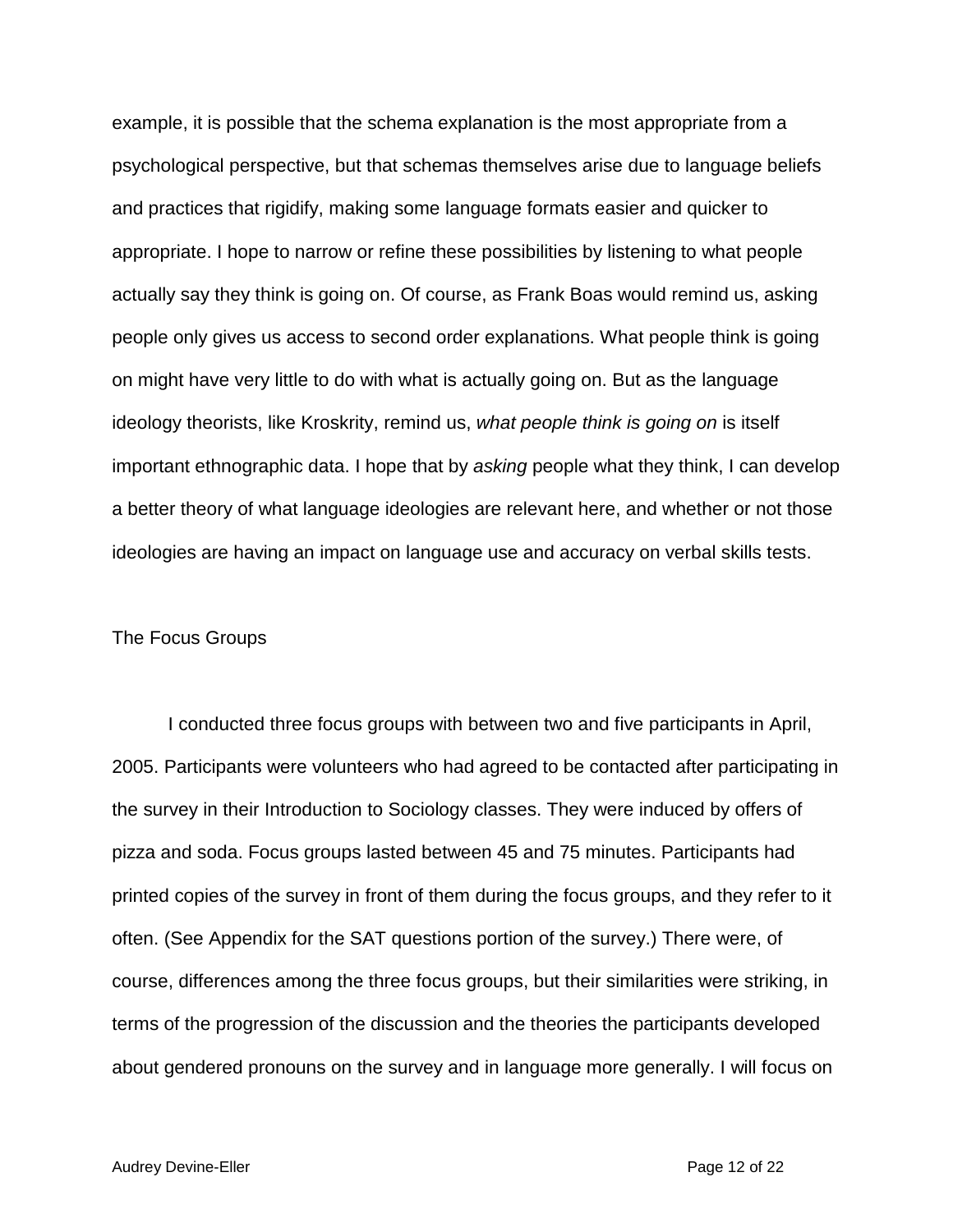one group in the discussion below; this was the largest group and the one that talked the longest.

There were six participants, listed below with self-identified demographics. I asked, both on the consent form and for name tags during the focus group, that participants write down the first name they wished to be called for the purposes of the research; thus names might or might not be their "real" names.

Audrey: Interviewer, Female, 26 years old, white, graduate student, sociology Lily: Female, 21 years old, Chinese/Hyspanic, 2<sup>nd</sup> year, biochemistry Idi: Female, 19 years old, Nigerian,  $1<sup>st</sup>$  year, sociology major Sami: Female, 22 years old, [Asian] Indian,  $4<sup>th</sup>$  year, criminal justice Adi (Aditya): Male, 20 years old, no race listed,  $4<sup>th</sup>$  year, nutrition Aaron: Male, 27 years old, white, 3<sup>rd</sup> year, psychology

The discussions tended to progress in similar ways. I started out by asking participants to try to identify any differences among their SAT questions, and they generally agreed that they had identical versions. For example, Adi, after comparing with neighbors, said, "Everything's the same it's just different order as far as we can tell<sup>[5](#page-12-0)</sup> (116)". Here, he must be referring to the overall ordering of the survey (including SAT questions, personality questions, and demographics). Only when I had participants read their SAT questions out loud were they able to spot the differences – and even then, only after

<span id="page-12-0"></span> $5$  Quotes in the text of this paper are written exactly as participants said them, but I have excluded the minimal positive responses of other participants (usually me, as focus group leader). I only quote in this way when one person has an extended turn that is only overlapped by minimal positive responses. Line numbers are taken from the full transcript (not from the transcript excerpts included in the appendix).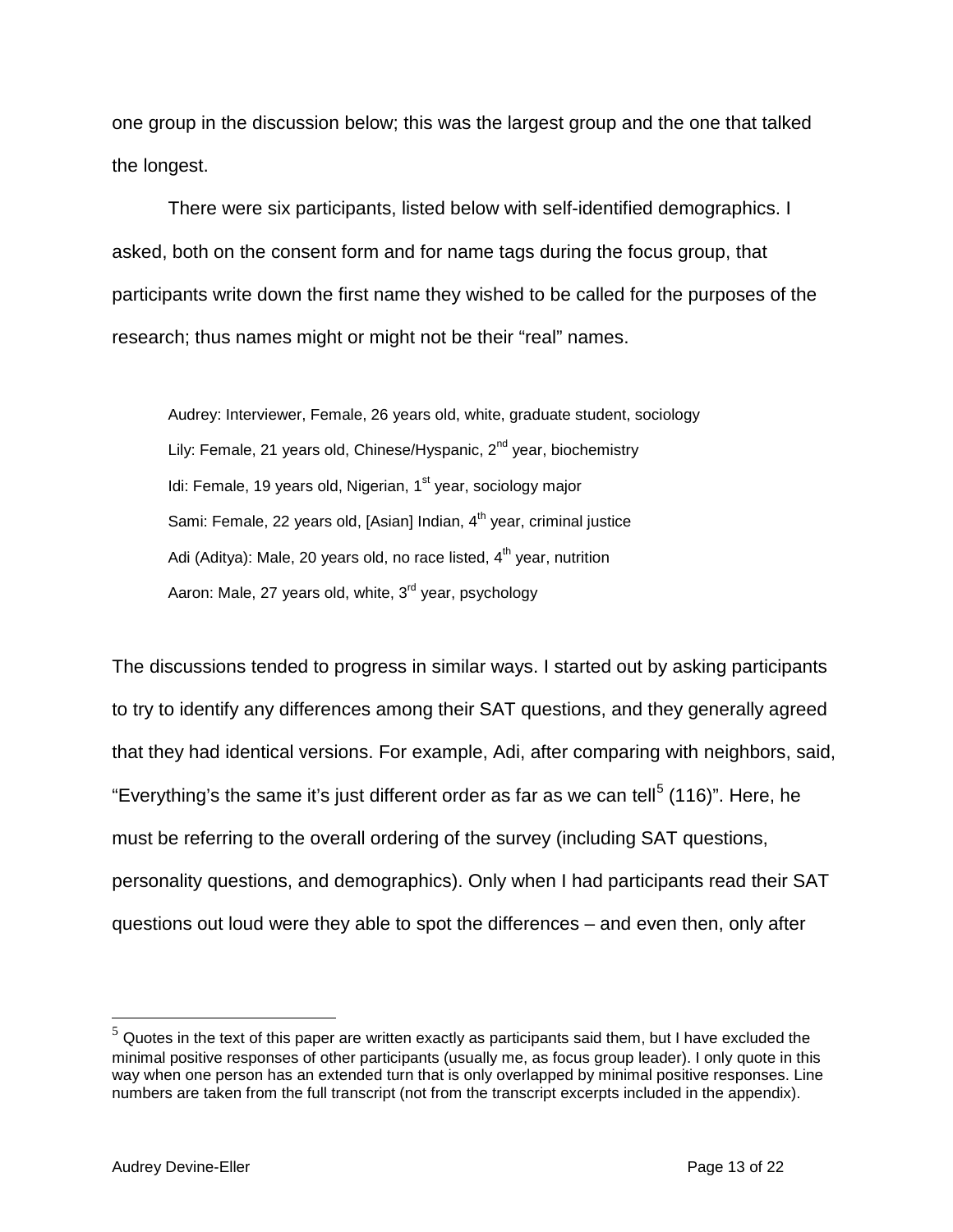some difficulty. The relevant discussion can be found in Transcript Excerpt 1 (lines 128- 175 of full transcript).

In this excerpt, I ask Sami to read her question 1. Aaron immediately says that he does not have the same question. I ask him to read his, and he starts out, "*She took*" – and stops short when he thinks that he does in fact have the same question Sami had – even though he didn't! In other words, the participants here had a difficult time figuring out what was similar and different about the two sentences. An immediate first reaction that they were different turned into a longer reflective decision that they were the same, accompanied by explanations of why they might have been wrong the first time (e.g., Adi explains that Sami read too quickly). Only after a third look, with Sami re-reading her sentence, did Adi and Aaron realize the gender pronoun differences.

I next asked participants whether they thought the gender pronouns made a difference on the test. There was a great deal of disagreement on this, mostly centering on whether test-takers would be aware of the pronouns while they were answering questions. Sami immediately says she thinks that the gender pronouns were important, and the others initially agreed with her, seeing in the questions "male or female biases" (Aaron) or "gender stereotyping" (Adi). Aaron notes being surprised at the inclusion of Anna Freud.

But the consensus falls apart soon after this point, when Adi proposes that perhaps there is some subconscious bias in effect, but that could be confounded by the "possibility if they're just dumb" they "wouldn't be able to really properly answer the question". Adi talks through how a (presumably "dumb") person would approach the questions: subconscious perceptions could influence a person to answer in a particular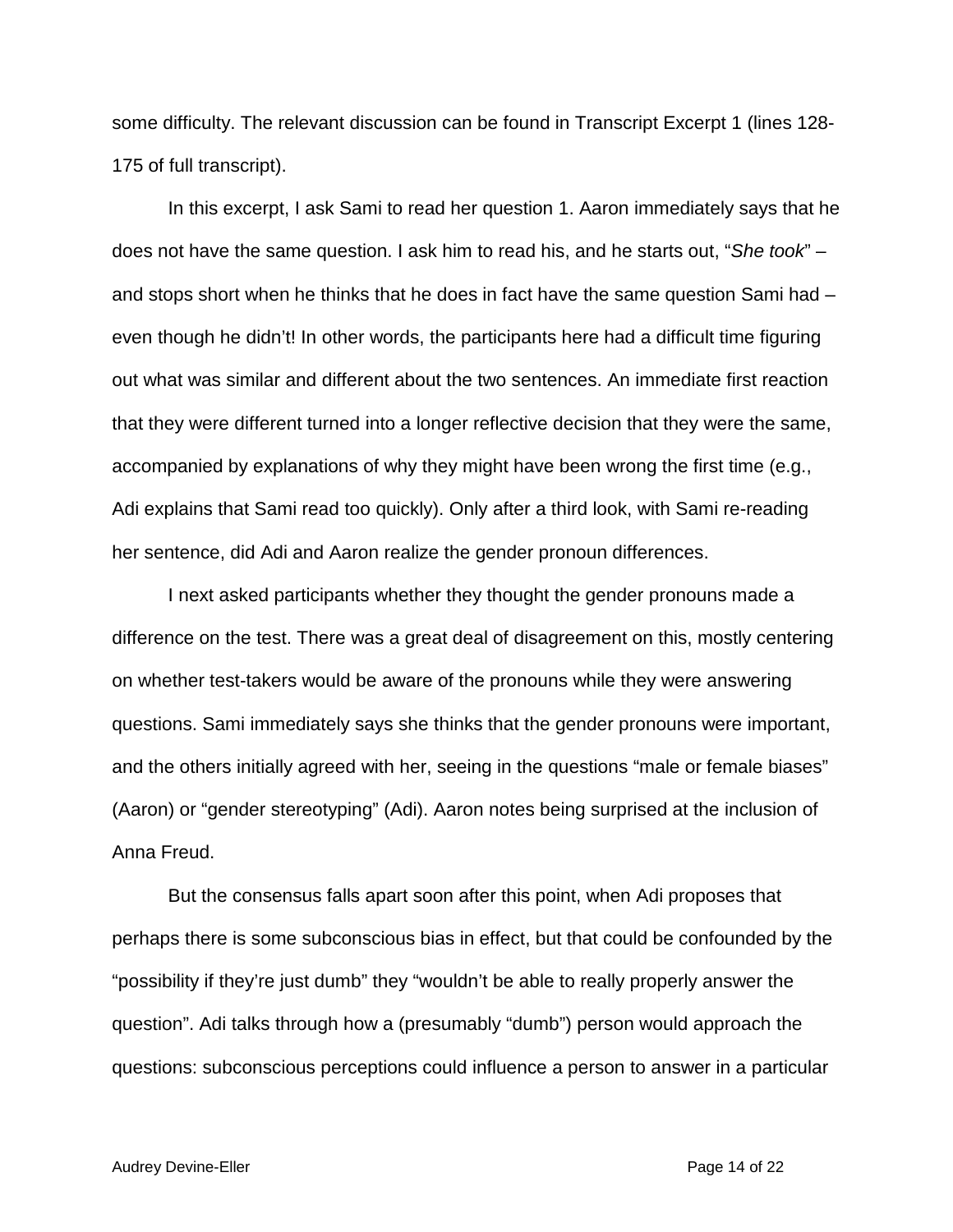way, in part apparently influenced by gender pronouns. Sami defends her position, and for the first time brings the discussion to a level beyond the SAT, with the representation of women on juries.

Aaron and Lily, at this point, begin to argue strongly that the gender pronouns do not make a difference on this test, but they might in other contexts. Lily raises the possibility that taking a standardized test is a mechanical process and people are "programmed" to look for key words and to ignore the rest of the question. Adi agrees that this is a possibility for those who have prepared for the SAT, but claims that not everyone has done that kind of studying, so they might approach the SAT in an unprogrammed manner. Lily argues this:

yeah but you could assume that the person that wrote the the S- the test is actually like he might make it different if he put he or she but when the person is writing it he's also doing it like a /program/ too he's also like oh let me open the dictionary and this word and /look at the other/ the meaning and then he just plop he she it a student dog cat like whatever he just like he also programs it like so like when he goes to the /public/ it will work by the same standards like it's not that if I make something like search for your opinion I might look for like I might get a different answer where if I put he or she but if I do it like by I don't know like just the definition or just like you open the dictionary independent of the you put he or she before the verb it's gonna come out the same (751- 803)

In other words, Lily argues, whether the student taking the test is acting in a programmed way or not, the questions themselves are written in a programmed way that makes them less likely to be influenced by the gender pronouns used. Idi speaks here for the first time, using Lily's words and supporting her ideas: she says she didn't notice the pronouns, but even if she had, "I wouldn't have placed like any type of like significance cause like I was just like mechanical you know".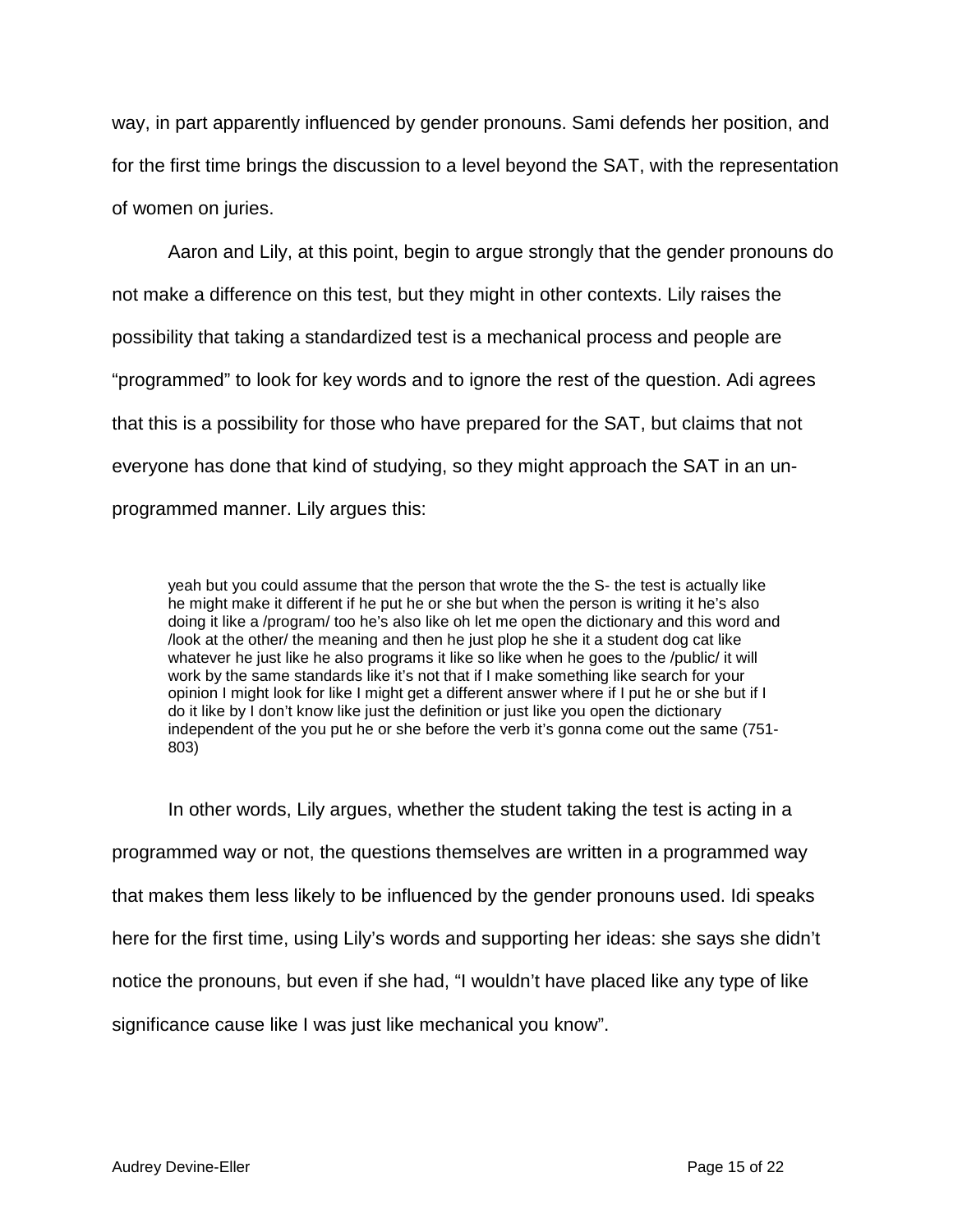Again, Sami argues for her position that the pronouns do matter, this time making more reference to the test itself and less to the broader context. She says,

right now if you take a look at the LSAT I just took the LSAT like a couple of weeks ago and just to be politically correct they started to add names like Gupta Vargas Smith Williamson Johnson like because the thing is that most people might not think about it you might think okay they're programmed but I mean things like the civil rights movement affirmative action those happened for a reason the people that might be white and might be male that might be female that might be at the top of the hierarchy whether it be race whether it be social class economics I mean the other people lower they feel that crunch they feel that exclusion so now with affirmative action equality they're trying to say ok you guys are in it too you know you don't have to just be white to have your name in the LSAT you don't have to just be black you know you can be Gupta you can be a Vargas you can be female you can be male you know you can be whatever (964-1024)

Here Sami argues that what test-takers see on the test does matter, both for the test itself (as she was arguing earlier) and for the degree to which it reflects the identities of test-takers and the equality that is desired in the broader social context.

This, then, is the major disagreement that arose during all of the focus groups. Some students claim that, in the context of the test, test-taking is a programmed skill and so test-takers are unaware of the gender pronouns used – or, even if they are aware of them, the gender pronouns simply do not matter due to the artificial nature of the test questions. On the other side, some students argue that the identities referenced on the test do in fact impact test-takers, at least in part because they resonate with issues of equality in the broader social context, and that test-takers will perform better on tests in which they feel represented.

A secondary disagreement is the degree to which test-takers are conscious of the gender pronouns in the questions. Most students make draw a causal connection from not noticing (or not taking into account) the gender pronouns to having those gender pronouns not matter. They do this in support of different conclusions, however. Aaron argues that while educated people answer the questions correctly and do not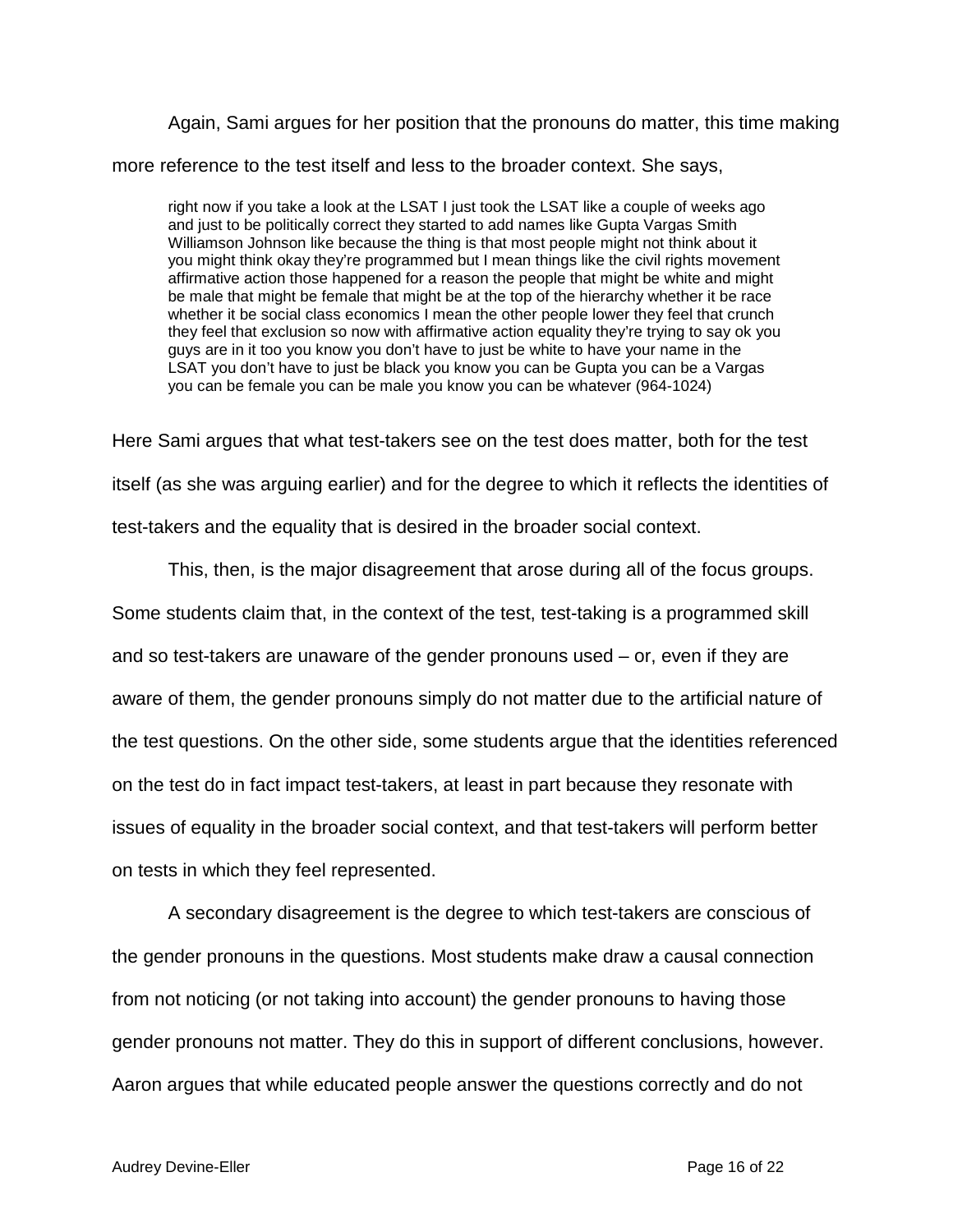take the gender pronouns into account, less educated people will have more difficulties discounting the pronouns: "we would just look right past it but perhaps people who are not as educated uh would have would have problems with it they might I mean they're gonna make errors anyway but they might make even more errors or or biased errors depending on their background" (1120-1136). He thus assumes that for educated people, gender pronoun bias does not matter. He later references the Anna Freud sentence again: an uneducated person, he claims, might be more likely to be surprised or caught off guard or to rely on stereotypes when answering that question $^6$  $^6$ . Sami, unsurprisingly, disagrees; she believes that people who are educated are more likely to notice when their identity is not represented, because they have read more about activism and civil rights. Again, however, she implicitly ties this to the claim that when people do not notice, it does not make a difference in their performance.

These are not a merely academic issue for participants in the focus group; they vigorously defended their positions, and while usually polite, challenged each other's views. Transcript Excerpt 2 (lines 1510-1643 of full transcript) contains a discussion between Sami, Adi, and Lily which takes place well into the focus group. The lines are already clearly drawn. Lily strongly believes that pronouns make no difference on the test, but do make a difference in wider contexts. Sami believes they always make a difference. Throughout the focus group, and also here, Adi acts as a mediator, often agreeing with both sides. Just before this excerpt, Adi challenges Sami's belief that it matters what names are used on standardized tests. Sami has already been challenged on this point before, so here Adi takes a different tactic. Instead of arguing that she is

<span id="page-16-0"></span> $6$  Compare this to a participant in a different focus group, who noted that "the names are kind of white names, Anna Freud or Sigmund Freud". Aaron noticed Anna Freud because of her gender; this other participant noticed the ethnic identity of the names (like Sami).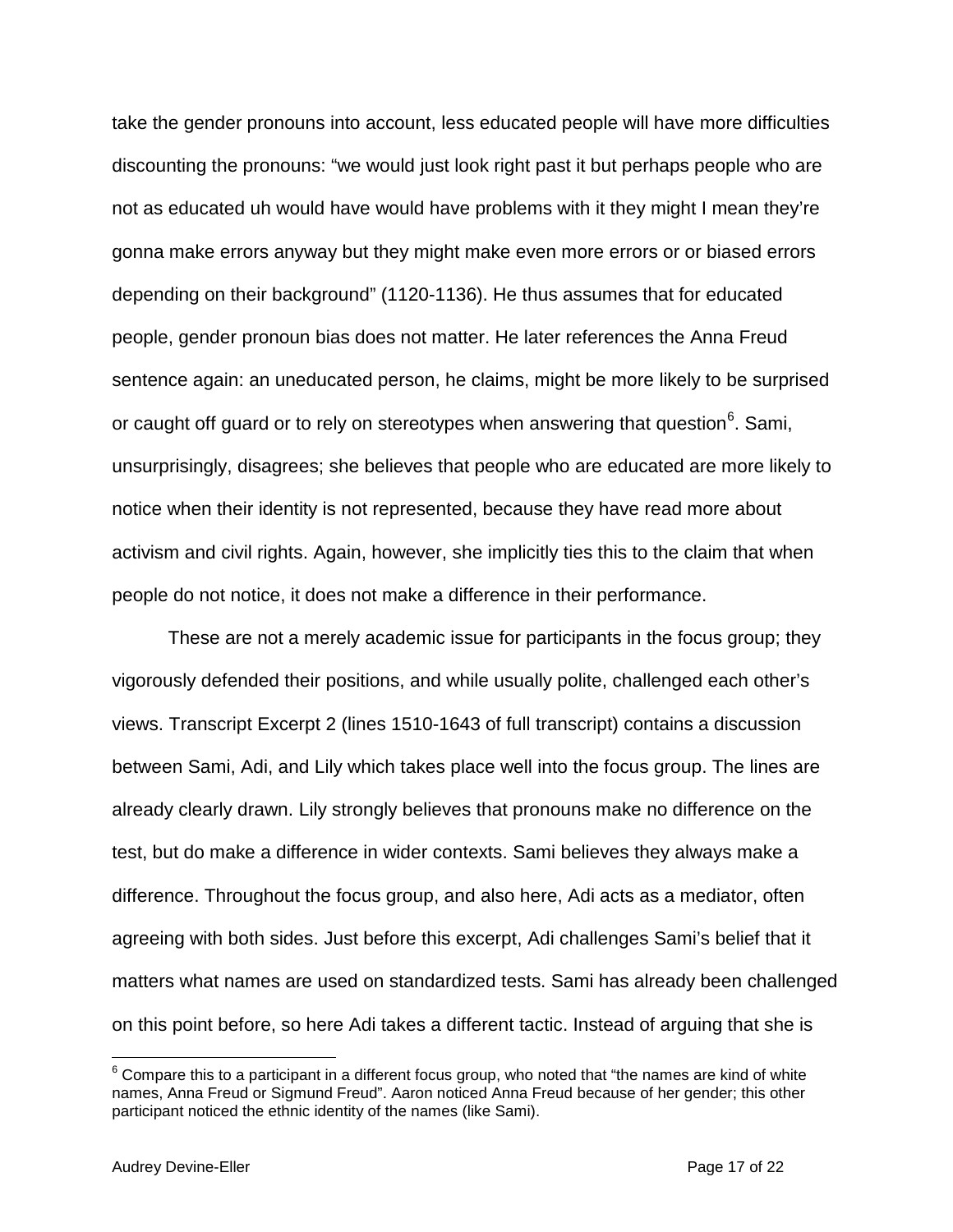wrong, he begins to argue that she is more sensitive to this issue than the average person.

In responding, Sami claims that of course these things matter, and again brings the issue to a broader social context of rental markets and job applications. Adi attempts to interrupt and redirect her to the test but she continues. Note that he appears to be convinced by at least one of her arguments, about changing one's name<sup>[7](#page-17-0)</sup>. This comment might have hit home for Adi: he wrote "Aditya" on the consent/information sheet, but "Adi" on his name tag.

At this point Lily jumps back in and challenges Sami to recall the question(s) that bothered her on the LSAT. Sami says she doesn't remember any specific questions, only the names, and is dismissed by both Adi and Lily. Adi says, "she already speaks like a lawyer," discounting Sami's more complex explanation (she remembers the names, not the questions) as double-speak. Lily relies on a criticism that Adi and others had already brought up: that Sami must be more aware of the names because she was already, in a sense, primed to notice them.

One important thing I would like to reiterate here is the belief, among all the students, that *noticing* something is a prerequisite for *having it matter* – at least on a standardized test<sup>[8](#page-17-1)</sup>. However, remember that the classical statement of the linguistic relativity hypothesis relies on *unconscious*, habitual, obligatory facets of language. From this perspective, Lily's argument that people are doing SAT questions in a programmed,

<span id="page-17-0"></span> $^7$  Also note that, logically, she must have intended to say "from Samiha to Sami", rather than the other way around, to be parallel to her other statements and as a self-reflexive commentary.

<span id="page-17-1"></span><sup>&</sup>lt;sup>8</sup> There is one exception to this; a participant in another focus group thought that pronouns might make more of a difference if the test-taker is not paying attention.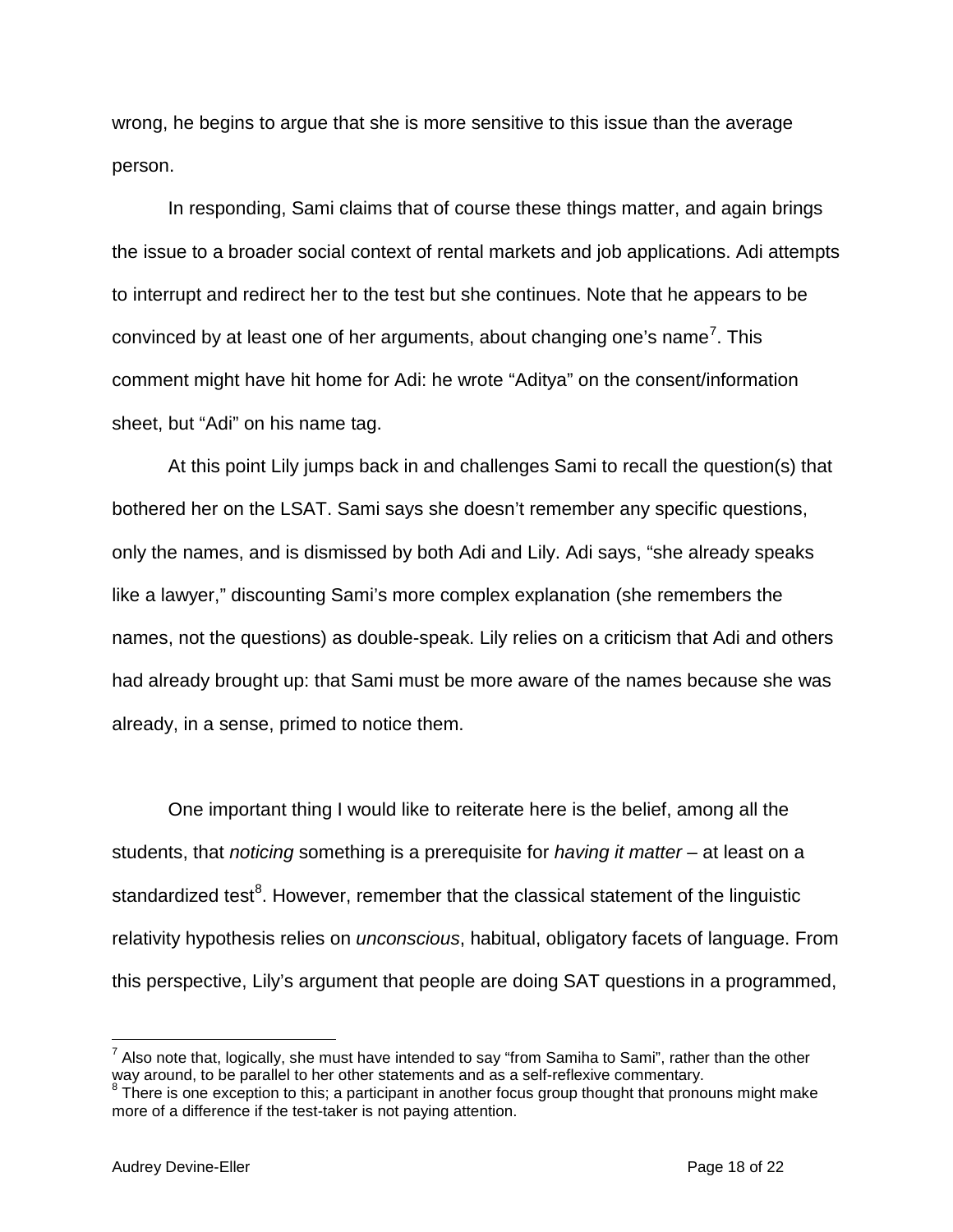unthinking way actually leaves *more* room for the effects of language on thought. And, in fact, notice that when Lily talks about the programmed way in which people write test questions, she uses only "he/him" to refer to the hypothetical writer. She can be seen in this instance as unconsciously using an obligatory grammatical category which, arguably, would impact others' perceptions of the hypothetical test writer.

The linguistic relativity axiom does not, however, necessarily prevent people from becoming self-reflective about their language use and thought categories. Sami's claim rings true, that people who are more educated will be more aware of inequities in written texts; even her adversaries in this discussion at times use this point to try to undermine her argument. It seems important to me theoretically, however, that if we claim that relativity works best when unconscious and habitual, that we be able to modify our thought processes and practices when we bring things to conscious attention. This is in accord with some contemporary research, for example that of Boroditsky (2001), who finds that Mandarin and English speakers use differing predominant metaphors to talk about time (Mandarin speakers use vertical metaphors; English speakers use horizontal). However, after a small amount of linguistic training, English speakers mastered the vertical metaphors as well. This might be an explanation of how gender pronouns can influence people's performance on standardized test questions in an unconscious way, *and also in* a conscious way.

In addition, it's important to question whether the relativity axiom applies in artificial language settings. Sapir wrote that "It is quite an illusion to imagine that one adjusts to reality without the use of language and that language is merely an incidental means of solving specific problems of communication or reflection" (*Status of linguistics*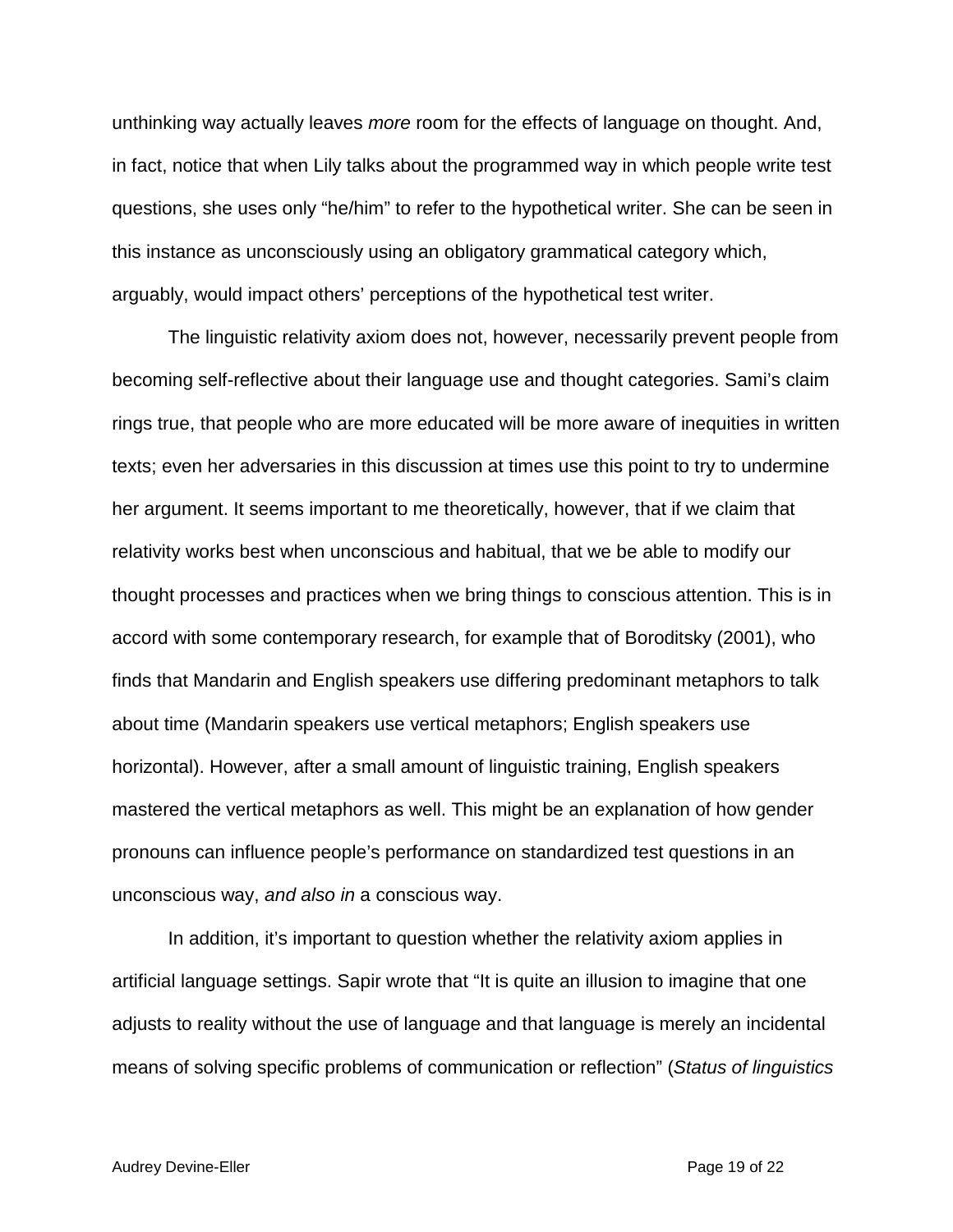*as a science*, 187). But couldn't it be argued that, in the context of standardized testing, we are using language to solve specific problems of communication? Standardized test questions are decidedly *not* naturally occurring speech. In my experience writing practice test questions and tutoring, Lily is at least in part correct that test writers are writing questions in a formulaic, patterned way, and many test takers learn how to approach the questions in a such a way as well. So is this a hyper-example of the relativity phenomenon, that test-takers are *even less aware* of grammatical categories *because* they are answering in habitual and "programmed" ways? Or should we believe Sami, on the other hand, who claims that test-takers *are aware* of at least the gendered and racialized names in test questions? The "truth" is, in a sense, irrelevant here, as both these ways of thinking are language ideologies. As such, I argue that they have the potential to mediate between the unequal social structures both Lily and Sami recognize and test-takers' accuracy.

#### Concluding remarks

While listening to what people say about gender pronouns on a standardized test cannot in the end answer the question of why men do best on masculine pronoun questions and women do best on feminine and neutral pronoun/referent questions, it can help us understand what individuals think is going on. Thus, it provides us access to at least some of the language ideologies that can be articulated in the minds of the testtakers. These language ideologies are multiple, overlapping, and even contradictory, but they are deeply and emotionally felt:

- language makes a difference when we notice it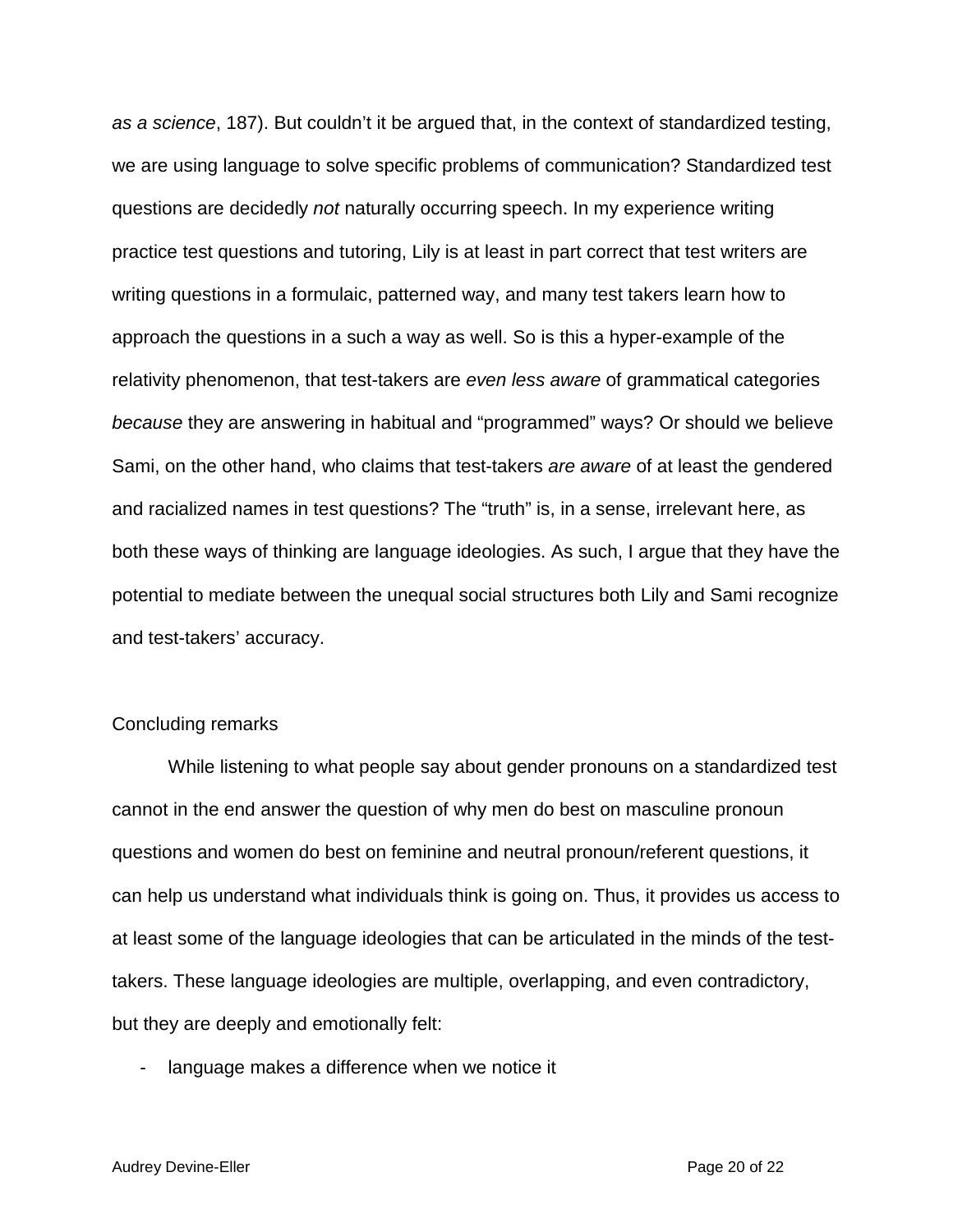- standardized tests constitute a special type of language use
- language use (i.e., gendered pronouns and representations) matters in contexts other than standardized tests
- some people are more likely to notice gendered or racialized language than others

I claim that these language ideologies can go a long way towards explaining the meanings and values people associate with language. In order to claim some form or linguistic relativity – that language, thought, and culture are interrelated and coconstitutive – it is not necessary to come up with a theory that only structural (grammatical) or only functional factors are at play. As Lucy writes, "various ideologies of language may play a pivotal role in the essentialization and regimentation of both structure and use" (64). What people *believe* to be happening on standardized test questions may be as important in structuring and influencing what *happens* as anything else.